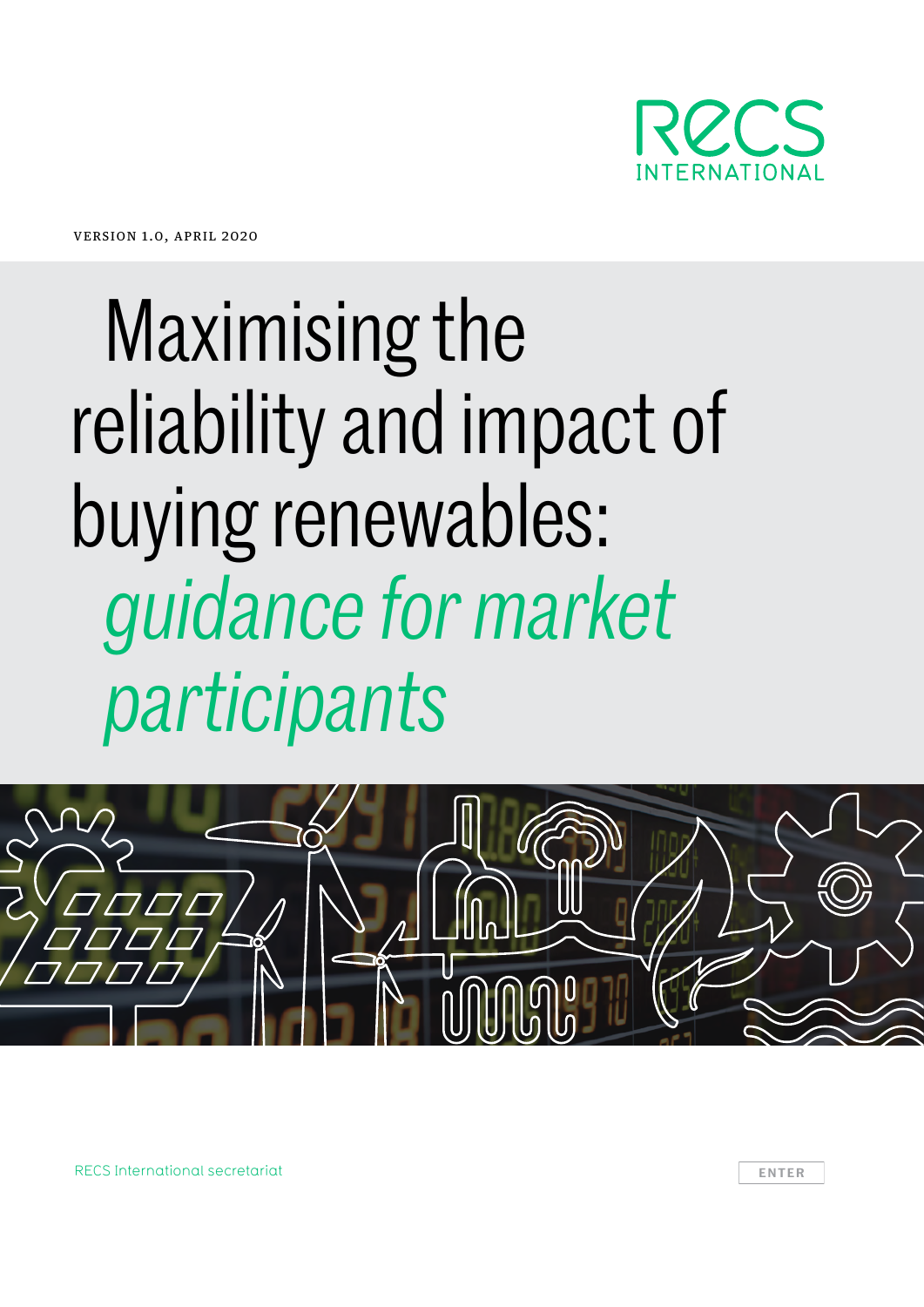# Maximising the reliability and impact of buying renewables: *guidance for market participants*

#### **Contents**

| $\mathbf{1}$   | Introduction                                                                  |                                                                    | 3              |
|----------------|-------------------------------------------------------------------------------|--------------------------------------------------------------------|----------------|
| $\overline{2}$ | Executive summary                                                             |                                                                    | 3              |
|                | 2.1                                                                           | Who this guidance is for                                           | 4              |
|                | 2.2                                                                           | Why this guidance is needed                                        | $\overline{4}$ |
|                | 2.3                                                                           | What this guidance covers                                          | 5              |
| 3              |                                                                               | Assessing the impact of renewable energy purchasing                | 6              |
| 4              | The concept of 'additional impact'                                            |                                                                    | $\overline{7}$ |
| 5              | Factors that affect the reliability and impact of a renewable energy purchase |                                                                    | 8              |
|                | 5.1                                                                           | <b>Geographic (market boundaries)</b>                              | 8              |
|                | 5.2                                                                           | <b>Geographic (physical connections)</b>                           | 10             |
|                | $5-3$                                                                         | <b>Attribute Age (vintage)</b>                                     | 10             |
|                | 5.4                                                                           | Market type (the role of regulatory surplus)                       | 11             |
|                | 5.5                                                                           | Contractual forms (different ways of buying renewable electricity) | 12             |
|                | 5.6                                                                           | <b>Full-attribute ownership</b>                                    | 13             |
|                | 5.7                                                                           | <b>Quality criteria for tracking systems</b>                       | 14             |
|                | 5.8                                                                           | Third-party verification                                           | 15             |
| 6              | Wrap-up                                                                       |                                                                    | 15             |



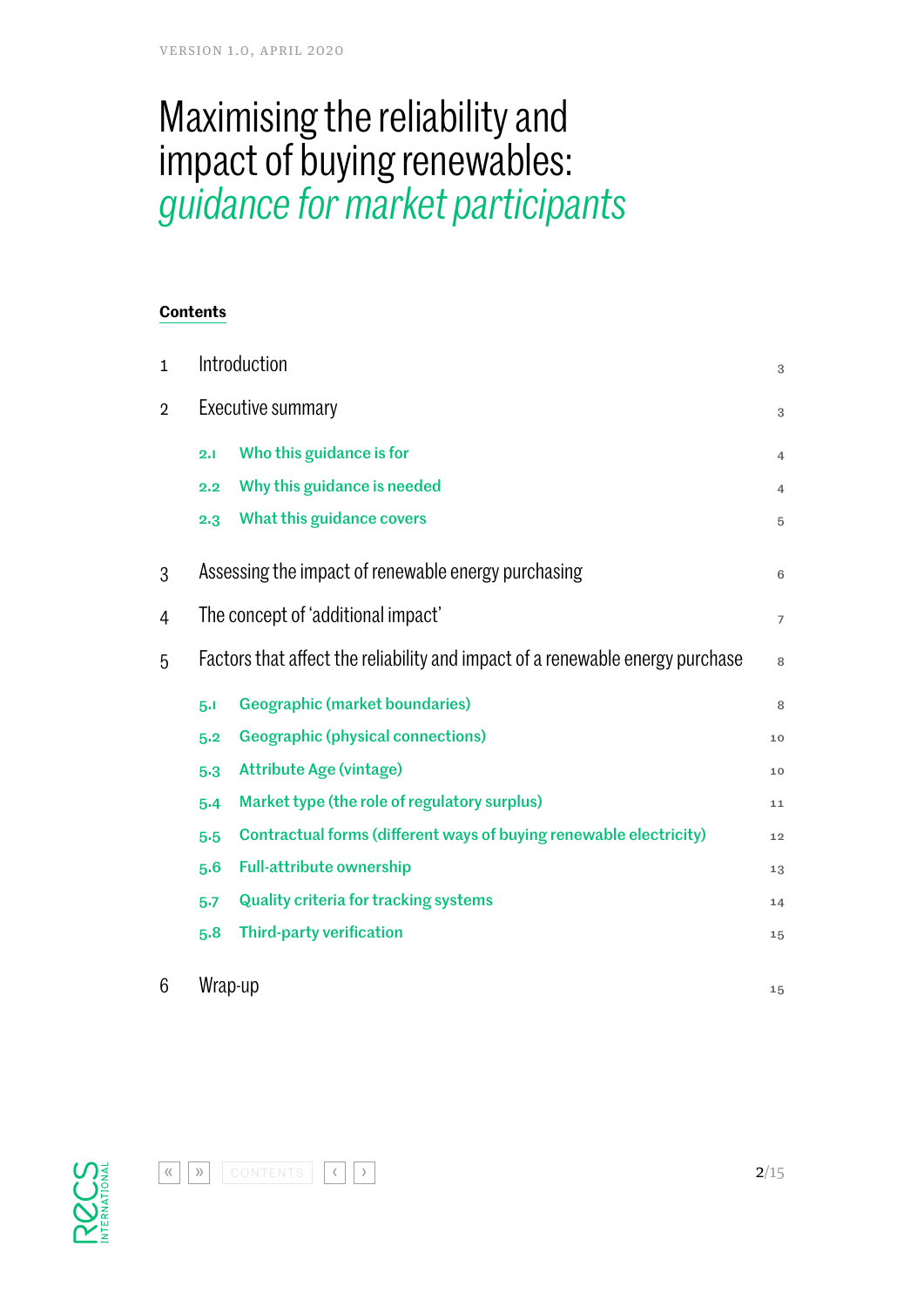# <span id="page-2-0"></span>1 Introduction

This paper addresses key questions regarding the procurement of renewable energy. Its guidance should provide the market with clarity on how to maximise the reliability and impact of procuring renewables. It contains recommendations made by RECS International **<sup>1</sup>** that have been reviewed and endorsed by leading renewable energy market participants. The guidance builds on the basic laws and standards, set out by others**<sup>2</sup>**, that should be followed to ensure that the essential elements of consumer claims about the use of renewable energy can be properly verified.

# 2 Executive summary

This guidance is for participants in renewable energy markets founded on energy attribute certificate (EAC) systems. It particularly supports consumers who want to maximise the impact of their procurement. Having described the book and claim system on which EAC systems are based, the paper assesses the environmental and socio-economic impact of procuring different types of renewable energy. It then provides guidance on how to maximise the impact and reliability of renewable energy markets in eight important areas.

#### **1. Geographic (market boundaries)**

Electricity users should purchase energy attribute certificates from generation sites located within the same legal/energy market jurisdiction.

#### **2. Geographic (physical connections)**

The lack of a physical connection should not prevent the purchasing of renewable energy certificates from within the same legal/energy market area.

#### **3. Attribute Age (vintage)**

End-users and market players should consume electricity as close to the time of consumption as possible.

#### **4. Market type (the role of regulatory surplus)**

Contributing to regulatory surplus in a compliance market will increase the impact of renewable electricity purchases. But regulatory surplus is not relevant in all systems

#### **5. Different means of buying renewable electricity**

All contracts for power and for attribute certificates rely on the same markets, rules and systems and, therefore, no contractual form is inherently more reliable than any other.





<sup>1.</sup>  <https://www.recs.org/who-we-are>

<sup>2.</sup> Such as the European Union's Renewable Energy Directive 2018/2001 (Article 19), the CEN CENELEC Standard 16325 (undergoing revision in 2020), The European Energy Certificate System rules as maintained by the Association of Issuing Bodies, and the Greenhouse Gas Protocol Scope 2 Guidance from the World Resources Institute.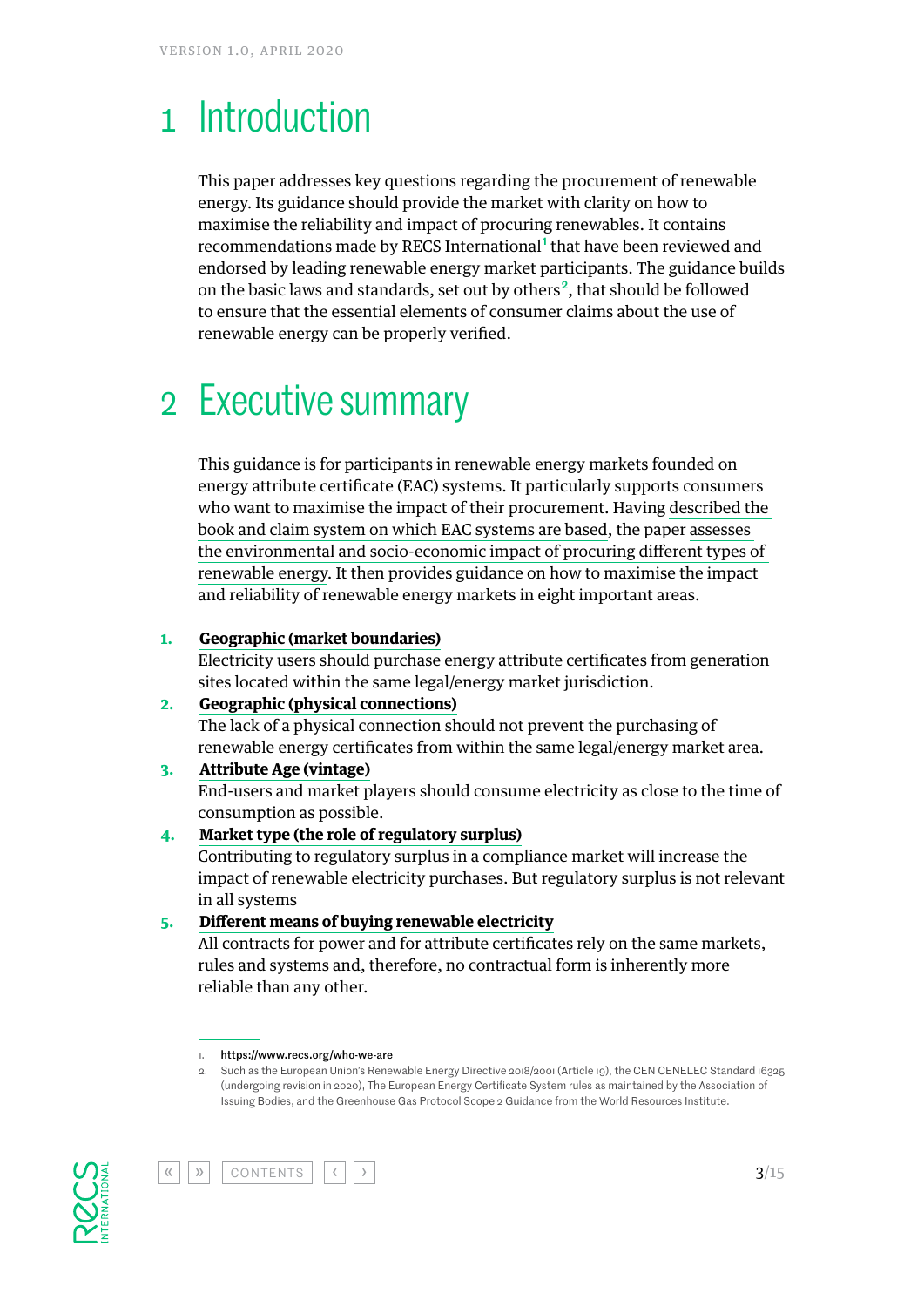#### <span id="page-3-0"></span>**6. Full Attribute ownership**

Any given EAC should contain all the social, environmental and energy attributes related to a specific unit of electricity production.

#### **7. Recognised attribute tracking systems**

Stakeholders should seek to use recognised standards for attribute tracking and support national authorities to develop robust local systems, which adhere to international standards, where they are not already in place.

#### **8. Third-party verification**

Third-party verification helps ensure that a system is being operated correctly and that consumer's claims about the power they are using are reliable.

### 2.1 Who this guidance is for

This guidance is for conscientious energy consumers, be they large corporates, small or medium enterprises, or households. In particular, it supports electricity end-users who want to maximise the impact of buying renewable electricity. The guidance also supports the reliability of renewables markets by establishing common ground on which to reliably certify the production, transfer, and consumption of electricity.

### 2.2 Why this guidance is needed

The reliable functioning of attribute tracking systems is crucial because electricity is not like other products - it cannot be produced, packaged, shipped and sold in easily identifiable physical units. Instead, the power grid is a charged system that must be kept in balance to avoid blackouts. Producers are paid to add an electrical charge to the grid, and consumers pay to take that charge off the grid. System operators and electricity markets function together to maintain a balanced charge on the grid. Without a physical product to be coded and scanned at different distribution and retail points, only a book and claim system can be used to reliably track the attributes**<sup>3</sup>** of a given megawatthour of electrical charge from a producer to a consumer. In the renewable electricity book and claim system, generators receive certificates for the power they produce which is 'booked' in a central registry. Consumers, sometimes supported by intermediaries, then purchase these certificates and 'claim' the use of renewable energy by cancelling or redeeming the associated attributes. To ensure the reliability of these claims, the whole value chain should be transparent and open to verification by independent third parties.



« | » | CONTENTS

<sup>3.</sup>  The characteristics of the energy produced, including production technology (solar, wind, etc), energy carrier (electricity, gas, etc.), location of the production device, time and date of energy production, public support production device may have received, age of production device, unique certificate identification number.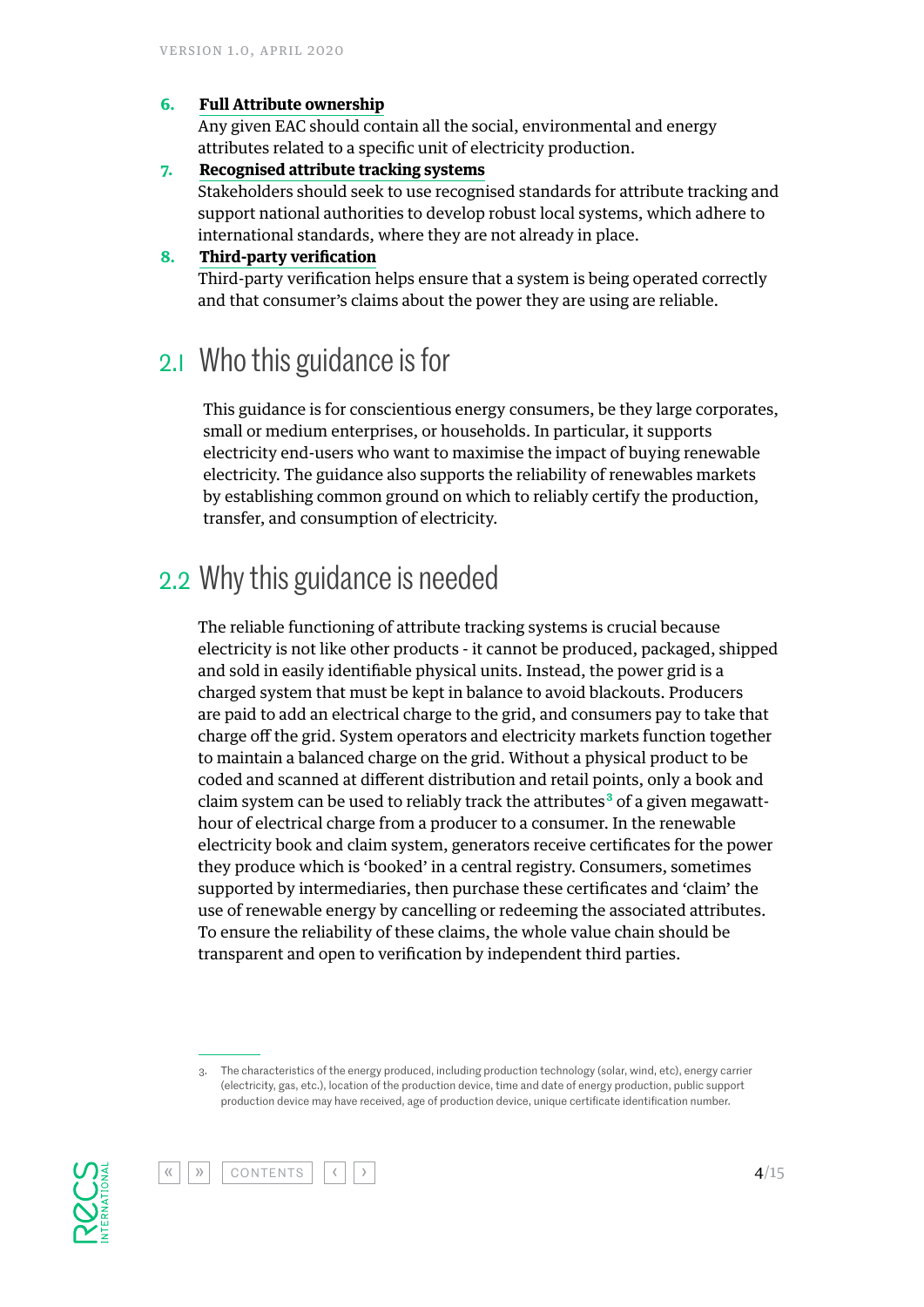# <span id="page-4-0"></span>2.3 What this guidance covers

These book and claim systems are based on standards that provide a recognised method for procuring renewable electricity. A leading example of such a standard is the Greenhouse Gas Protocol (GHGP) Scope 2 Guidance Document**<sup>4</sup>**. This document created a common understanding of energy attribute tracking that has supported the development of renewable energy markets around the world. The GHGP Scope 2 Guidance is supported by public reporting and disclosure frameworks, such as the Carbon Disclosure Project (CDP)**<sup>5</sup>** which runs a global environmental disclosure system, RE100**<sup>6</sup>** which holds its corporate members to account for their commitments to buy renewable energy, and the Science Based Targets initiative**<sup>7</sup>** which supports companies to set greenhouse gas emission reduction targets in line with climate science.

Three well established international Energy Attribute Certificate (EAC) systems allow consumers to make robust claims about their use of renewable energy. Renewable Energy Certificates (RECS) are used in North America**<sup>8</sup>**. Guarantees of Origin (GOs/GoOs) are used in the European single market**<sup>9</sup>**. The International Renewable Energy Certificate (I-REC Standard) is used in over 30 countries across South America, Africa, the Middle East and Aisa**<sup>10</sup>**. Beyond these strong international systems, there are also several national schemes run by individual countries of varying quality. Not all national systems are sufficiently well established to support robust consumer claims**<sup>11</sup>**.

This guidance is not in competition with the standards, disclosure and verification schemes, or EAC systems noted above. Instead, it seeks to clarify and add detail in specific areas and, through further information available from the authors, to provide up to date advice based on changes to EAC markets. This guidance, therefore, highlights eight important areas which are the subject of debates among market participants as for how to maximise the reliability and impact of purchasing renewable electricity:

- **1. Geographic (market boundaries)**
- **2. Geographic (physical connections)**
- **3. Attribute Age (vintage)**
- **4. Market type (the role of regulatory surplus)**
- **5. Different means of buying renewable electricity**
- **6. Full Attribute ownership**



» | CONTENTS

<sup>4.</sup>  [https://ghgprotocol.org/scope\\_2\\_guidance](https://ghgprotocol.org/scope_2_guidance)

<sup>5.</sup>  <https://www.cdp.net/en/info/about-us/what-we-do>

<sup>6.</sup> http://thereioo.org/reioo

<sup>7.</sup>  <https://sciencebasedtargets.org/>

<sup>8.</sup> <https://www.epa.gov/greenpower/renewable-energy-certificates-recs>

<sup>9.</sup>  <https://www.aib-net.org/certification/certificates-supported/renewable-energy-guarantees-origin>

<sup>10.</sup> <https://www.irecstandard.org/how-the-i-rec-standard-works>

<sup>11.</sup> Contact RECS International ([secretariat@recs.org](mailto:secretariat@recs.org)) or the I-REC Standard ([secretariat@irecstandard.org](mailto:secretariat@irecstandard.org)) for more information on the robustness of different national EAC schemes.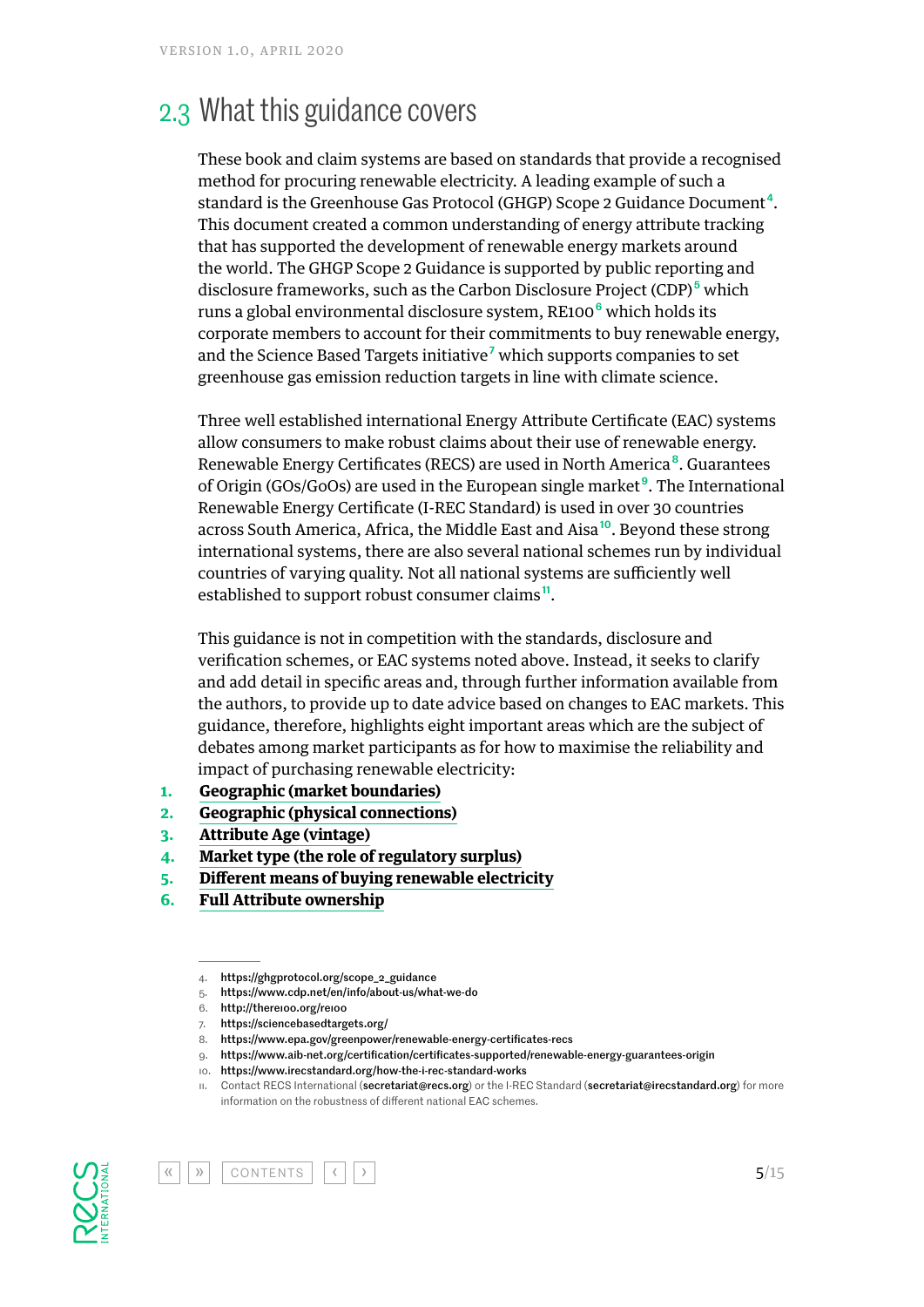#### <span id="page-5-0"></span>**7. Recognised attribute tracking systems**

**8. Third-party verification**

# 3 Assessing the impact of renewable energy purchasing

Before going into more detail on how to *maximise* the impact of renewable energy purchasing, this guidance paper will address the initial question of how to assess the impact of renewable electricity purchasing.

The impact of purchasing renewables is, for RECS International, based on two important aspects – one environmental and the other socio-economic:

- **1.** The key environmental impact is the reduction in greenhouse gas emissions per megawatt-hour (MWh) of power generated and consumed
- **2.** The key socio-economic impact is the contribution made to a transition towards 100% renewable energy systems

The generation of renewable electricity from wind, solar, hydro and geothermal has no emissions related to the production of each MWh of power – other than the relatively small volume of emissions linked to the construction and maintenance of the generating plant. Renewable electricity generated from burning biomass does create emissions, the level of which depends on the source of the fuels and how they are processed and used. In some instances, using biofuels to generate electricity could emit more greenhouse gases than using fossil fuels such as coal and gas. Emissions from hydropower are very project-specific and can vary widely depending on where and how the hydropower dam was built. However, the median emission intensity of hydropower is of a similar level to that of wind, solar, and geothermal power in all their forms. Therefore, for electricity consumers to maximise the environmental impact that buying renewable energy can have on cutting greenhouse gas emissions, they need to know that they are buying power from wind, solar, hydro (depending on the specific project) or geothermal sources<sup>12</sup>.

When buying electricity from any renewable generation source a consumer is signalling the market to generate more renewable electricity. However, if consumers wish to maximise the socio-economic impact of their renewable electricity purchases by providing the strongest market signals for more new renewables then, again, they must be well informed. Buying electricity from a





<sup>12.</sup> More detail on the comparative lifecycle greenhouse gas emissions from electricity supplied by commercially available technologies can be found in figures 7.6 and 7.7, with related text, in Chapter 7 of the 5th Assessment Report of the International Panel on Climate Change ([https://www.ipcc.ch/site/assets/uploads/2018/02/ipcc\\_](https://www.ipcc.ch/site/assets/uploads/2018/02/ipcc_wg3_ar5_chapter7.pdf) [wg3\\_ar5\\_chapter7.pdf](https://www.ipcc.ch/site/assets/uploads/2018/02/ipcc_wg3_ar5_chapter7.pdf))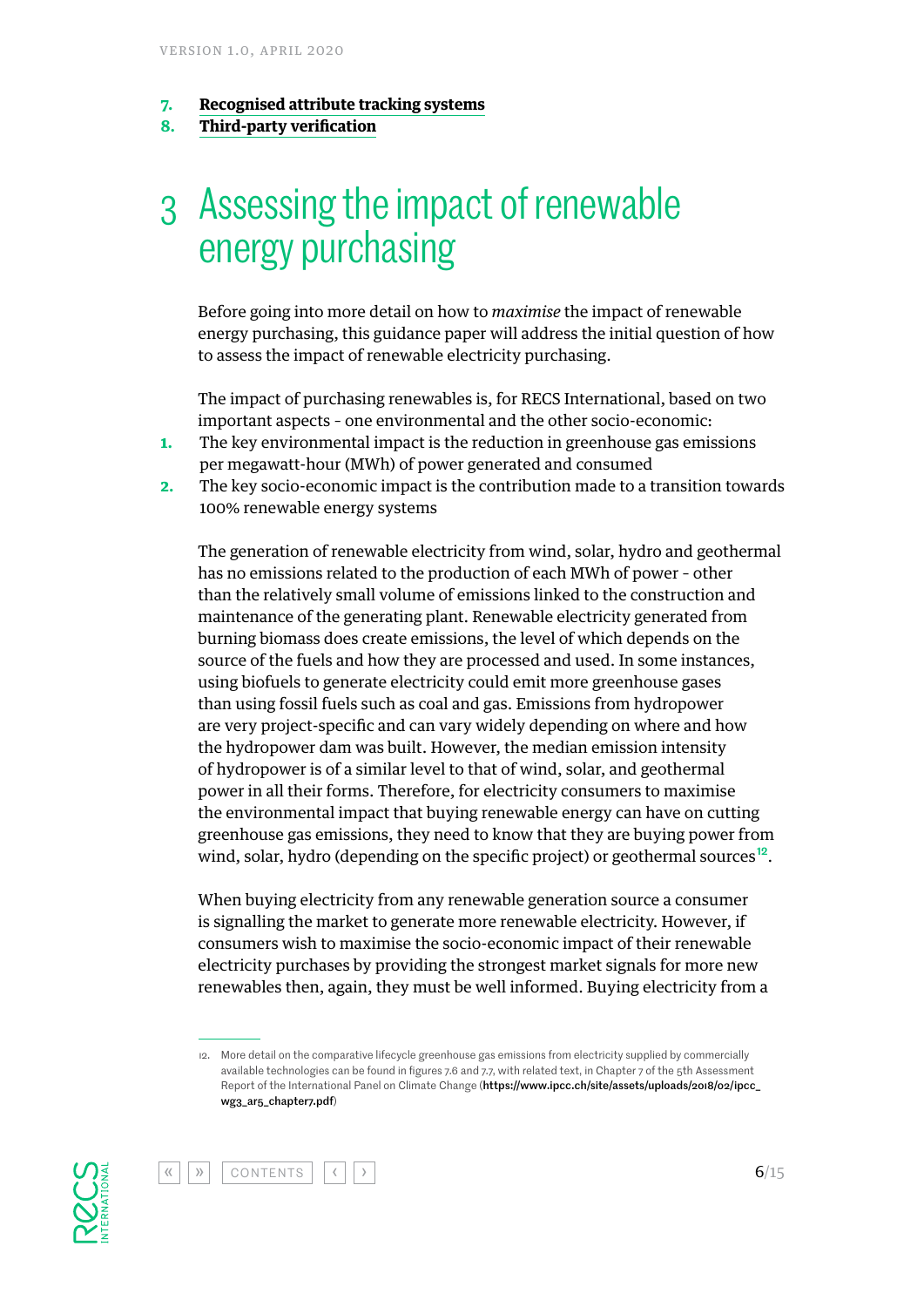<span id="page-6-0"></span>hydropower plant built 50 years ago will, for example, not send a very strong market signal of demand for the building of new renewable power capacity. This is particularly the case when compared to agreeing in advance to buy power from a new utility-scale solar PV installation that will be financed through funds secured by early sales contracts for the generated power and energy attribute certificates. Such bilateral agreements tend to be undertaken by large corporate power consumers.

At the household level, the difference between electricity generators and suppliers is important. Unlike many commercial consumers, households do not buy power from generators but instead use suppliers who buy from generators and sell to consumers. For many electricity suppliers, the power they sell comes from more than one form of generation, be it renewable, fossil, or nuclear. In such instances, consumers should be able to see and take note of where their supplier is sourcing power from and how such suppliers are managing their revenues from sales of renewable energy. On the one hand, a supplier may be sourcing power from all generation technologies including old fossil fuel power and buying certificates as needed to cover the volumes they sell through renewables-based tariffs. Generators may also be using the revenues from such a supplier to invest in all types of power generation, including but potentially not limited to renewables. On the other hand, a supplier may only be sourcing from renewable electricity producers operating newly built wind and solar farms. Such generators may also be investing the revenues from these suppliers in the development of more renewable energy.

The degree of environmental and/or socio-economic impact that a renewable energy buyer wishes to have is a personal or business decision (see below) that can be taken by a well-informed consumer. In each case, energy attribute certificates will provide such consumers with the proof of what they have bought, be it electricity generated by co-firing biomass with coal in a 50-yearold power station or power from a recently built onshore wind farm.

# 4 The concept of 'additional impact'

As noted above, an electricity consumer may want to go above and beyond simply procurement or purchase of renewable electricity. Consumers may choose to procure renewable electricity from a specific country or electricity generated with a specific production technology. They may require that the electricity adheres to strict environmental standards held by environmental labels (such as EKOenergy, Naturemade, Green-e, etc.). They may have business procurement rules that mean they can only purchase renewables if the generation capacity is built specifically for them or if they are the only buyer. In all such cases, the consumer is demanding more than just renewable electricity; they are demanding renewable electricity that adheres to criteria they set themselves. These criteria reflect their view of what kind of purchase



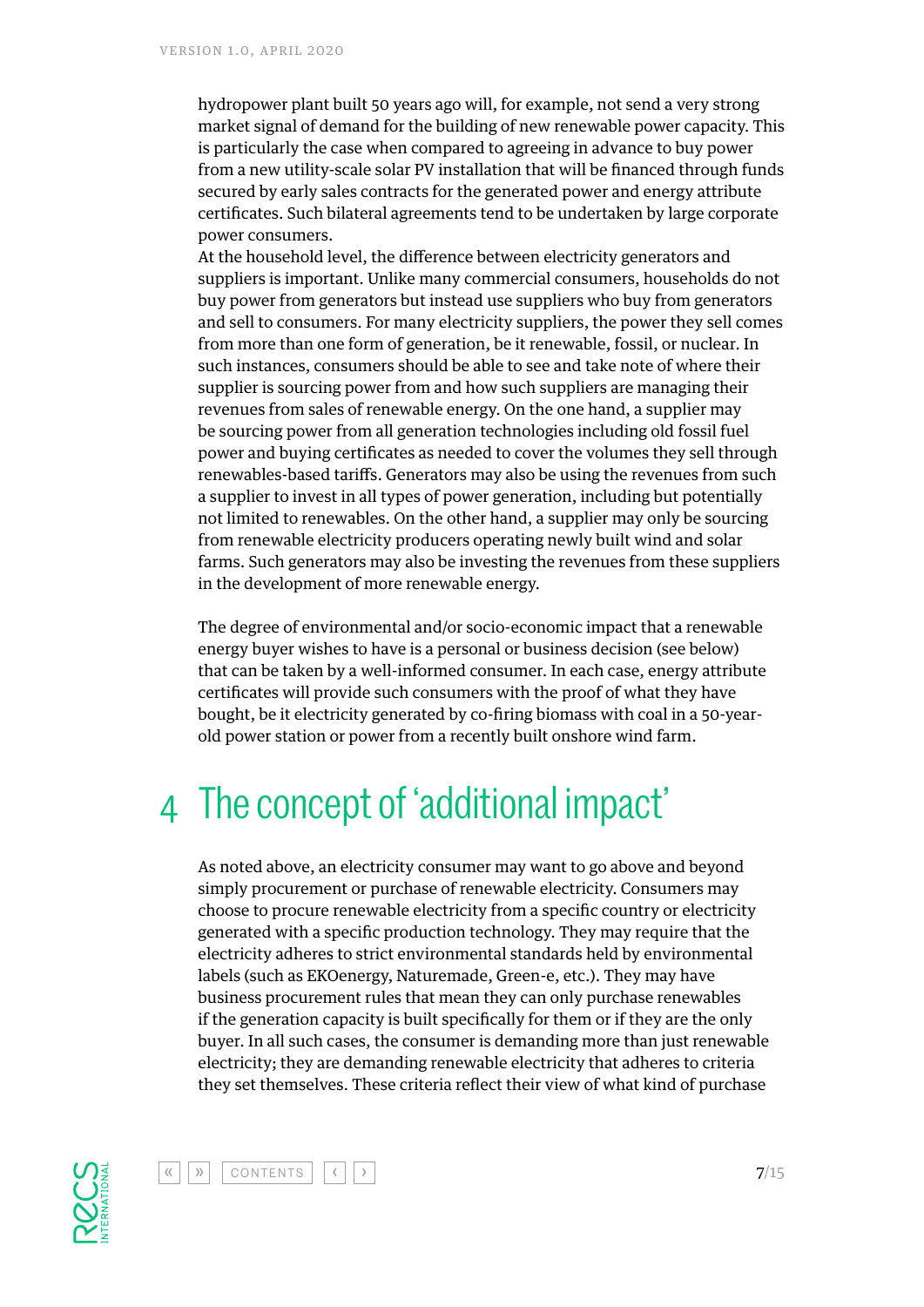<span id="page-7-0"></span>has the most impact on the energy transition and/or, particularly in the case of companies, what kind of purchase has the most impact on their environmental and/or carbon targets, CSR responsibilities. For some stakeholders, only some types of renewable energy purchases are likely to result in additional renewable power generation being built.

The term 'additional impact' is used to encapsulate debates over the impact of different types of procurement practices. For example, consumers who purchase attribute tracking certificates in a market that is short may believe they have a bigger impact on pushing the whole market towards becoming renewable than consumers who build a wind turbine for their own use and consumption. In other markets, however, consumers may consider it better to work with environmental labels or purchase criteria to maximise the additional impact of their purchases. In yet other situations, it may be most additional to have a long-term purchase agreement with a new or existing renewable device because such agreements can take projects from concept to reality.

This guidance, therefore, encourages renewable electricity consumers to develop their own definition of how to meet and go beyond minimum market standards through the adoption of best-practice renewable electricity procurement rules. Diversity in renewable electricity procurement strategies is, ultimately, expected to lead to a diversity in renewable electricity development and production that will support the overall energy transition. Therefore, rather than supporting a single definition of 'additional impact', this guidance seeks to identify areas that consumers should consider when evaluating the impact and reliability of their renewable electricity purchases.

5 Factors that affect the reliability and impact of a renewable energy purchase

# 5.1 Geographic (market boundaries)

#### **Background**

Renewable energy purchases where the consumption of a MWh happens within the same market as it was produced are considered to be more reliable because they take place within a single system, thereby minimising the risk of a loss of information and transparency when a certificate moves between systems. Furthermore, procurement from a market outside the one where the electricity is used can indirectly deny local electricity producers the financing and market opportunities that may have been provided if consumers placed more value on securing renewable energy from within the same market as their consumption. This should be avoided.



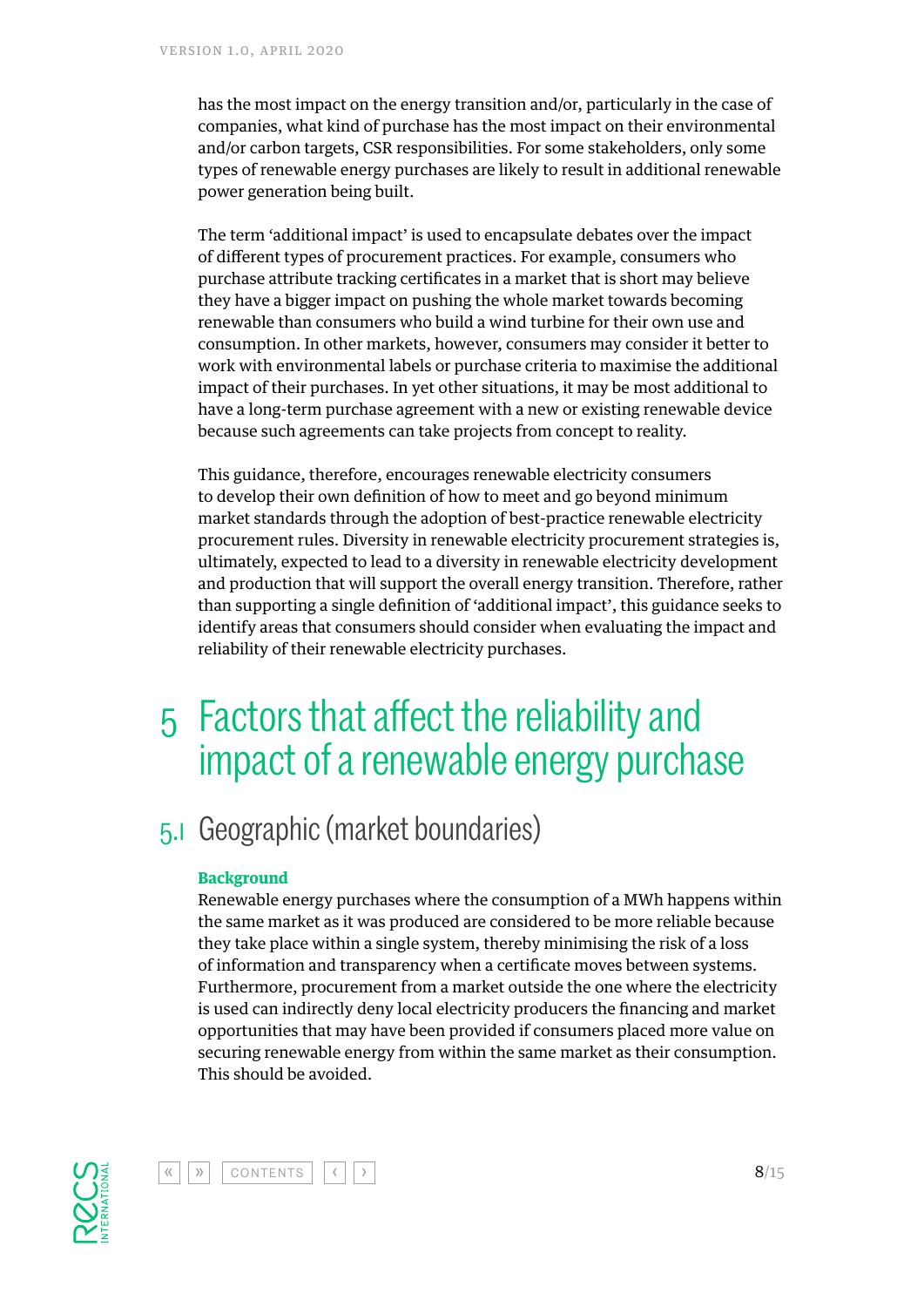The GHGP Scope 2 Guidance Document has clear regulations when it comes to market boundaries: "All contractual instruments used in the market-based method for Scope 2 accounting shall (…) be sourced from the same market in which the reporting entity's electricity consuming operations are located and to which the instrument is applied." This statement, however, leaves some ambiguity about the definition of the boundaries of a given market.

#### **Guidance**

Electricity users should purchase energy attribute certificates from generation sites located within the same legal/energy market jurisdiction. This can be defined as consuming attributes from production devices that are within a single legal area where the disclosure of electricity purchases or sales adhere to the same rules and instruments. This would apply to markets such as those in the European Single Market or the United States and parts of Canada, which are considered to be single-market regions.

Problems arise when procurement is not possible in a specific country or region due to a lack of renewable energy generation and/or a reliable tracking instrument for renewable power that is being generated. In this case, buyers should procure attributes from the nearest reliable tracking system, preferably one with a physical power connection to the market where the power is to be consumed. An example would be the origination of attributes from Finland/ Estonia for consumption in Russia, which would be acceptable as of early 2020. In this regard, a regional perspective is also possible. Attribute procurement from the UAE for use in Qatar, Bahrain, Saudi Arabia or Oman would also be acceptable. This view is upheld in recent ISO 14067 discussions where market boundaries are defined as "produced within the country, or within the market boundaries of where consumption occurs if connected to the grid."

Such procurement should take account of the following points:

- **1.** Procurement from another market area, if it is considered unavoidable, should be kept to the minimum possible and should be publicly disclosed, along with clear reasoning as to why attributes could not reliably be purchased from within the same market area.
- **2.** In markets with a recognised tracking system but limited available supply of renewable electricity from in-market installations, the value of the related certificates will rise as supply struggles to meet demand. In such instances, market players and end-users looking to maximise the impact of their purchases should seek to support the development of more renewable capacity by a) purchasing all available local certificates and b) considering options to support the development of new capacity. If such an approach does not address supply constraints in the short term, it is acceptable for consumers to temporarily procure attributes from other markets. However, end users in this situation should adopt procurement strategies that seek to secure same-market procurement as soon as possible. Such decisions and strategies should be described in public reporting material such as the CDP sustainability survey.



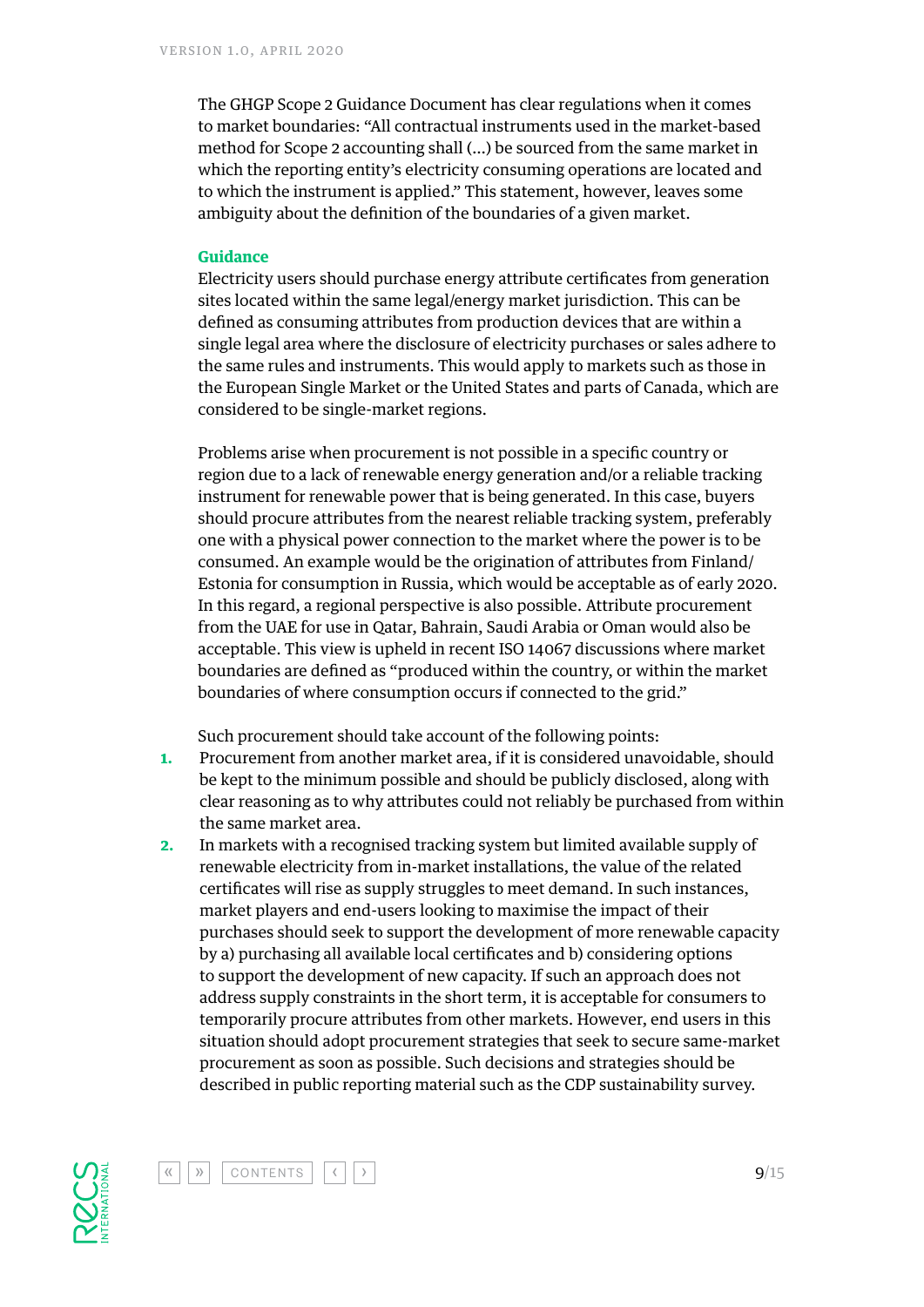<span id="page-9-0"></span>**3.** National regulations describing or restricting market boundaries must be adhered to in all circumstances. This type of legislation varies across market areas. In Europe, for example, attributes delivered via the Guarantee of Origin system must be redeemed (i.e. cancelled) on behalf of the consumer in the country where the electricity is consumed. It may also be the case that national governments restrict the ability to consume attributes from specific production sites inside or outside of their borders for various reasons.

# 5.2 Geographic (physical connections)

#### **Background**

Some stakeholders in renewable electricity markets and systems consider that purchases made from generation sites located on the same physical grid are inherently more reliable and have a greater impact on the development of renewable electricity. However, there are legal/energy market jurisdictions (see above) that cover more than one physical grid. This is particularly the case in large low- or middle-income countries where some grid regions are not connected.

#### **Guidance**

The lack of a physical connection should not prevent the purchasing of renewable energy certificates from within the same legal/energy market area (see above). It is considered that, particularly within markets, the increased production of cost-efficient renewable energy in one grid region and increased consumption of that power in another region would send a clear signal for greater in-market physical connections. In-market support for the development of more renewable electricity generation would, therefore, be maximised.

# 5.3 Attribute Age (vintage)

#### **Background**

Many market participants seek to maximise the impact and reliability of the renewable energy purchases they are making by cancelling attribute certificates as close to their production date as possible. The GHGP Scope 2 Guidance Document supports this practice, but has only limited guidance on the issue of attribute age, stating: "In order to ensure temporal accuracy of Scope 2 calculations, this criteria seeks to ensure that the generation on which the emission factors are based occurs close in time to the reporting period for which the certificates (or emissions) are claimed."

#### **Guidance**

End-users and market players should consume electricity as close to the time of consumption as possible. This generally means that consumption in a specific calendar year should be matched with production in that same calendar year. However, where national or regional law differs, it may be possible to link



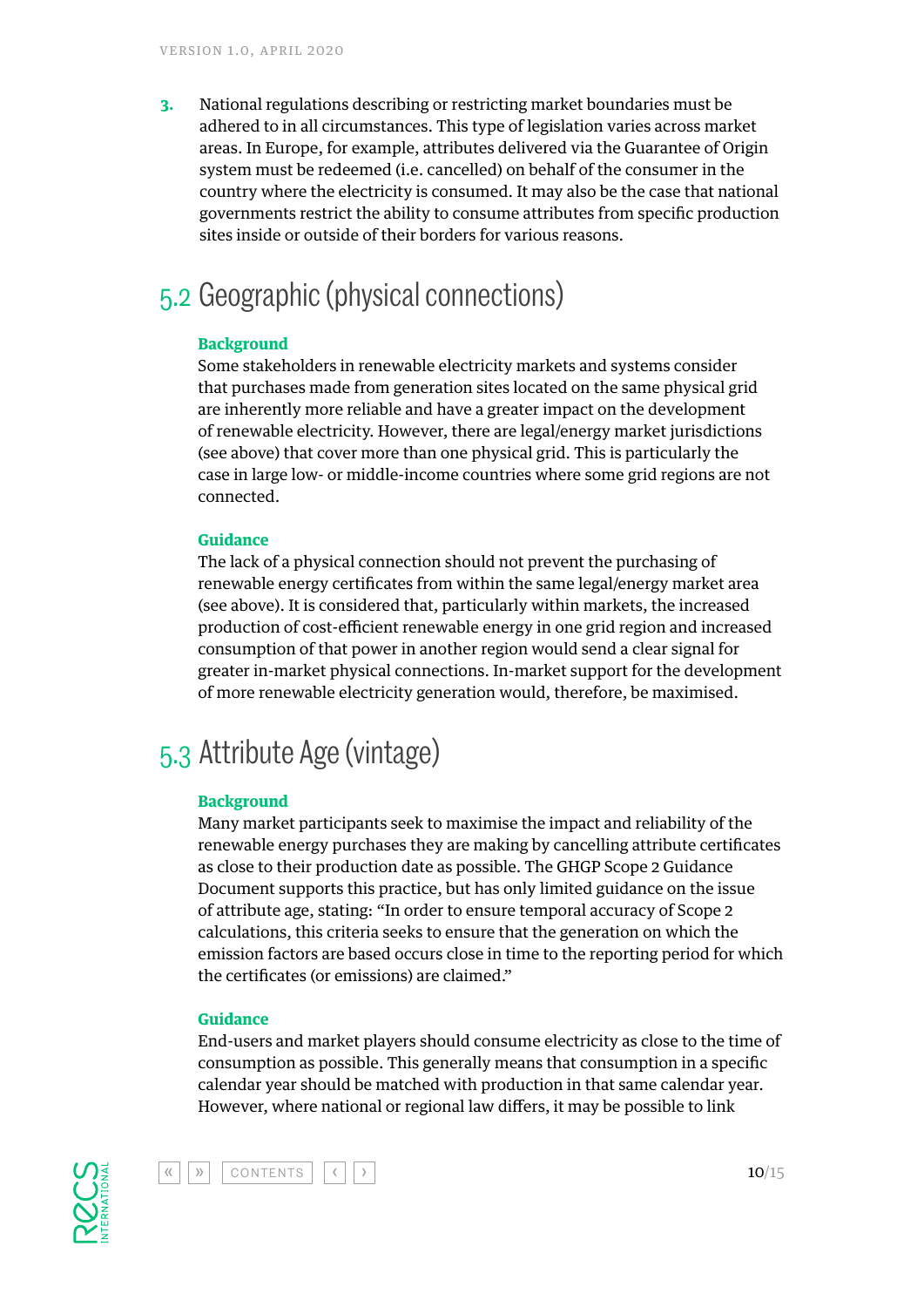<span id="page-10-0"></span>vintages within fiscal years, specific contracts or according to local certification requirements. Also, if end-users need to "true-up" procurement once final electricity consumption figures are known, it is acceptable for ≤10% of the total production in the previous year to be consumed for three months following the end of the previous calendar year.

### 5.4 Market type (the role of regulatory surplus)

#### **Background**

EACs can be used to measure progress towards national renewable targets, in which case they are part of what are called compliance markets. These are markets where the cancellation of an EAC is proof of contributing to compliance with the target. Such compliance markets only exist in certain US states, where targets for renewables are set in the form of 'portfolio standards' under which suppliers have to ensure that a certain percentage of the power they supply to customers comes from renewable sources. Even in such compliance markets, consumers can voluntarily choose to buy a greater percentage of their power from renewables than that on offer from their supplier. In doing so, such consumers create what is known as regulatory surplus – the use of EACs over and above what is needed to meet a given target.

The EU does not use consumption-based renewable energy targets or compliance markets. At European level, targets are set for the amount of renewable energy produced either at a national level (under the 2009 Renewable Energy Directive – 2009/28/EC) or at the EU level (under the 2018 Renewable Energy Directive – 2018/2001/EC). Where compliance markets do operate in the EU, such as the Scandinavian El-cert scheme, they are purely created as a support scheme, and by purchasing the certificate no claim can be made about the consumption of renewable electricity.

#### **Guidance**

Frequently, consumers who are aware of the potentially beneficial impact of contributing to regulatory surplus in relevant US states look to make the same impact in other markets without compliance markets. These stakeholders sometimes fear that the inability to provide regulatory surplus in Europe, due to the design of the target system, means that the Guarantee of Origin cannot deliver robust claims. This is, however, incorrect from both a legal and a practical perspective. According to European law (2009/28/EC and 2019/2001/ EC), GOs are used to prove renewable electricity consumption to the enduser. It is also established in law that a GO cannot be used for national target counting.

Contributing to regulatory surplus in a compliance market will increase the impact of renewable electricity purchases. But regulatory surplus is not relevant in other systems. Therefore, renewable electricity buyers need to be sure of whether they are consuming renewable power in a compliance market or not and act accordingly.



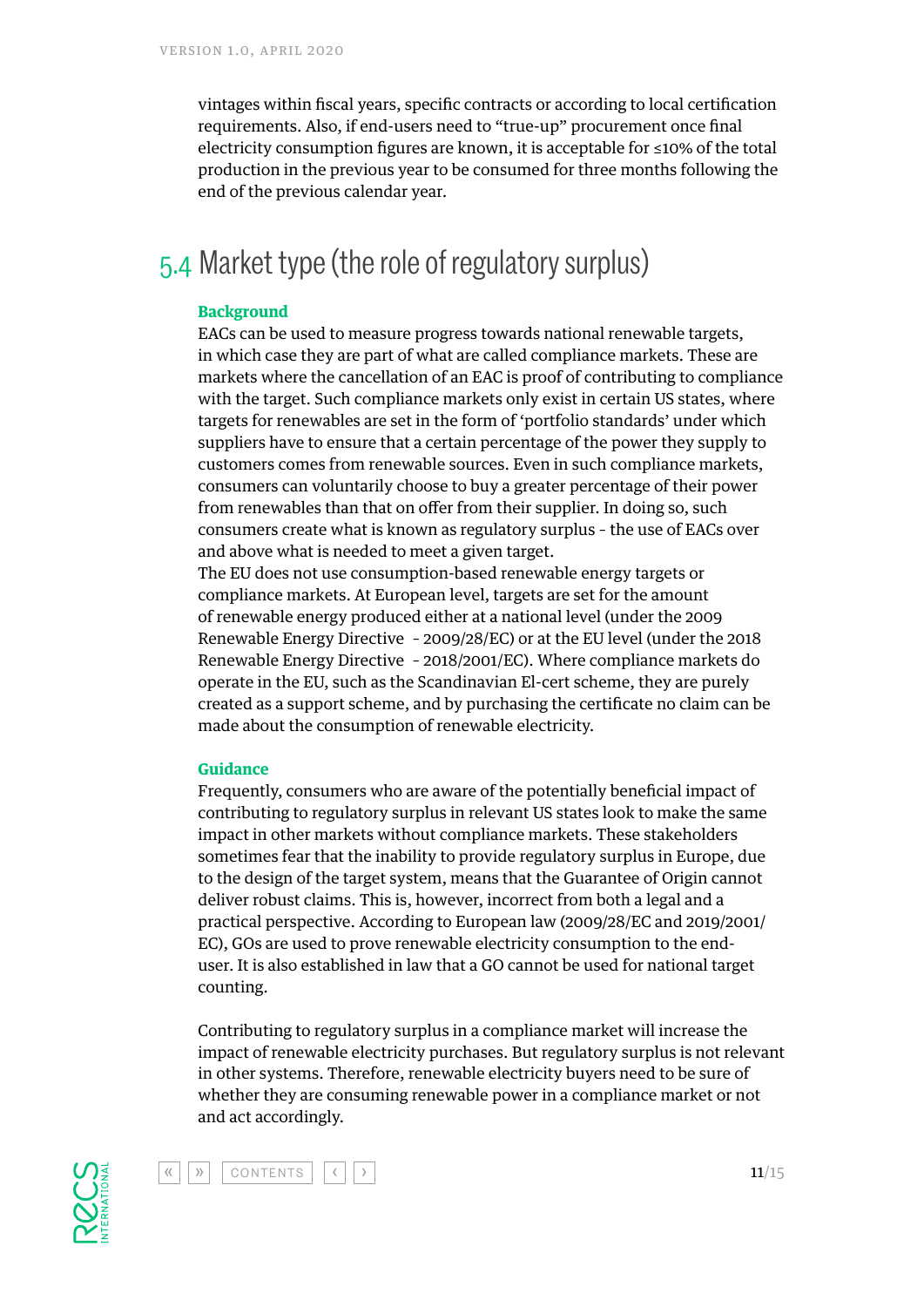### <span id="page-11-0"></span>5.5 Contractual forms (different ways of buying renewable electricity)

#### **Background**

There are many different contractual means of buying renewable electricity. However, as noted above, electricity products cannot be physically delivered from a producer to a consumer in the way most other products can. Therefore, all contracts for the purchasing of renewable, or any other kind of electricity product, are essentially an agreement between a producer to place a certain amount of charge on the gird and a consumer to remove a certain amount of charge on the grid. These agreements can be bilateral. They can also go through intermediaries and/or open markets. The same principles apply to contracts for the attributes of a given MWh of charge added to the grid. Because there is no physical delivery of electricity there can also not be any physical link between an MWh of electrical charge and its attribute certificate. Nevertheless, some stakeholders argue that the more direct the contractual relationship is between producer and consumer, and the more closely tied the related attribute certificates are to the power they are certifying, the more reliable and impactful the renewable electricity purchase.

#### **Guidance**

No contract for the purchase of electricity that relies on a public grid can deliver a physical volume of power from a specific point of generation to a specific point of consumption. Likewise, no contract can physically tie attribute certificates to units of power since this physical power is distributed within the grid. All contracts for power and for attribute certificates rely on the same markets, rules and systems and, therefore, no contractual form is inherently more reliable than any other. Equally, no contractual form is inherently more impactful than another. The socio-economic impact of a purchase of renewable electricity depends on how much money flows from the consumer to the producer and the signal such a money flow provides for the building of more renewable power.

The revised Renewable Energy Directive (2018/2001/EC**<sup>13</sup>**) states that:

*"Member States shall ensure that when a producer receives financial support from a support scheme, the market value of the guarantee of origin for the same production is taken into account appropriately in the relevant support scheme"*

This means that the higher the price that a producer of renewable energy receives for the GOs they are issued, the less that publicly funded support schemes need to pay that producer for the energy they generate. This means





<sup>13.</sup> [https://eur-lex.europa.eu/legal-content/EN/TXT/?uri=uriserv:OJ.L\\_.2018.328.01.0082.01.ENG](https://eur-lex.europa.eu/legal-content/EN/TXT/?uri=uriserv:OJ.L_.2018.328.01.0082.01.ENG)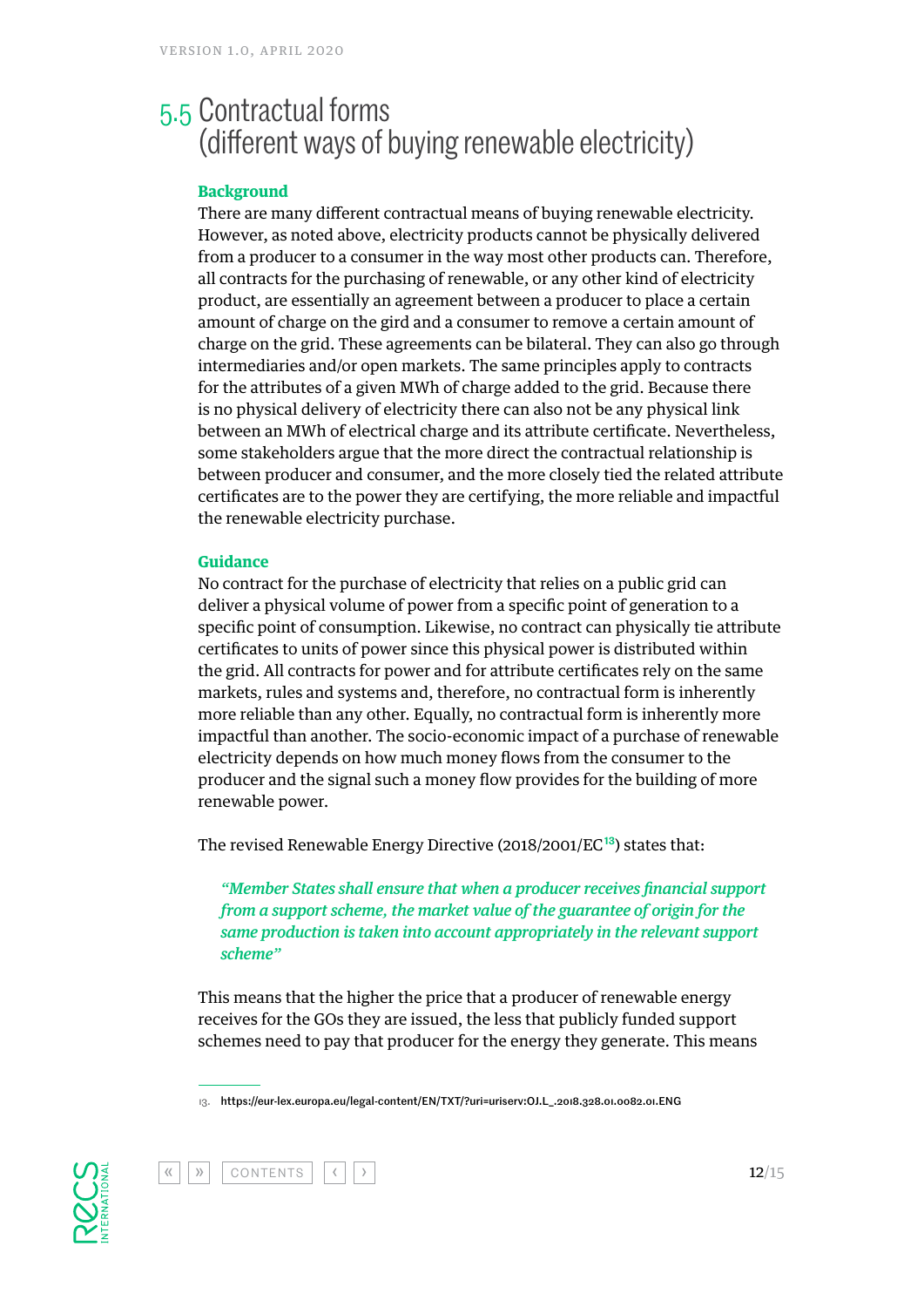<span id="page-12-0"></span>that for the same amount of public money, more renewable energy production can be supported.

This money flow, and therefore the impact of a renewable electricity purchase, could be maximised by a consumer agreeing to a bilateral contract with a producer for the purchase of both power and its underlying attributes (proven via EACs). However, such a bilateral contract may not be the most efficient means of operating for either party. The producer may not have found the buyer willing to offer the highest price – thereby reducing their income and capacity to reinvest in more power capacity. Likewise, the consumer may not have found the best value power and attributes to meet their needs – leaving them with less budget to buy the kind of power and electricity product they want.

Therefore, it may be more impactful for both producers and consumers to go through intermediaries and/or buy and sell power separately from its attributes through different contracts with different counterparties. As in other areas, consumers need to be well informed when making such decisions and understand that the reliability and impact of renewable energy purchases are not dependent on the contractual form used. Rather, it is the other aspects highlighted in this guidance document that are more important.

Some standardised contracts have been developed to support market participants and the standardisation of trades of GOs. These include standard contracts for single and multiple delivery from RECS International, a master agreement for trading EECS GOs from the European Federation of Energy Traders (EFET), and a standard individual power purchase agreement for corporates and utilities from EFET, in cooperation with RE-Source. These contracts are periodically revised and updated to reflect market developments**<sup>14</sup>**.

## 5.6 Full-attribute ownership

#### **Background**

Tracking systems sometimes interact with other environmental markets which could, in some limited circumstances, lay claim to various attributes of renewable electricity production. For this reason, as tracking systems developed around the world, the concept of full-attribute ownership (or attribute aggregation) has become increasingly important. The GHGP Scope 2 Guidance Document states that it is possible to disaggregate attributes of production into multiple certificates. Since the publication of this document, tracking systems have been developed around the world that allow, either implicitly or explicitly, for RECs to be issued without the ability to claim all





<sup>14.</sup> Contact RECS International([secretariat@recs.org](mailto:secretariat@recs.org)), EFET([secretariat@efet.org](mailto:secretariat@efet.org)), or RE-Source ([https://resource](https://resource-platform.eu/contact/)[platform.eu/contact/](https://resource-platform.eu/contact/)) for more information on the standard contracts they provide.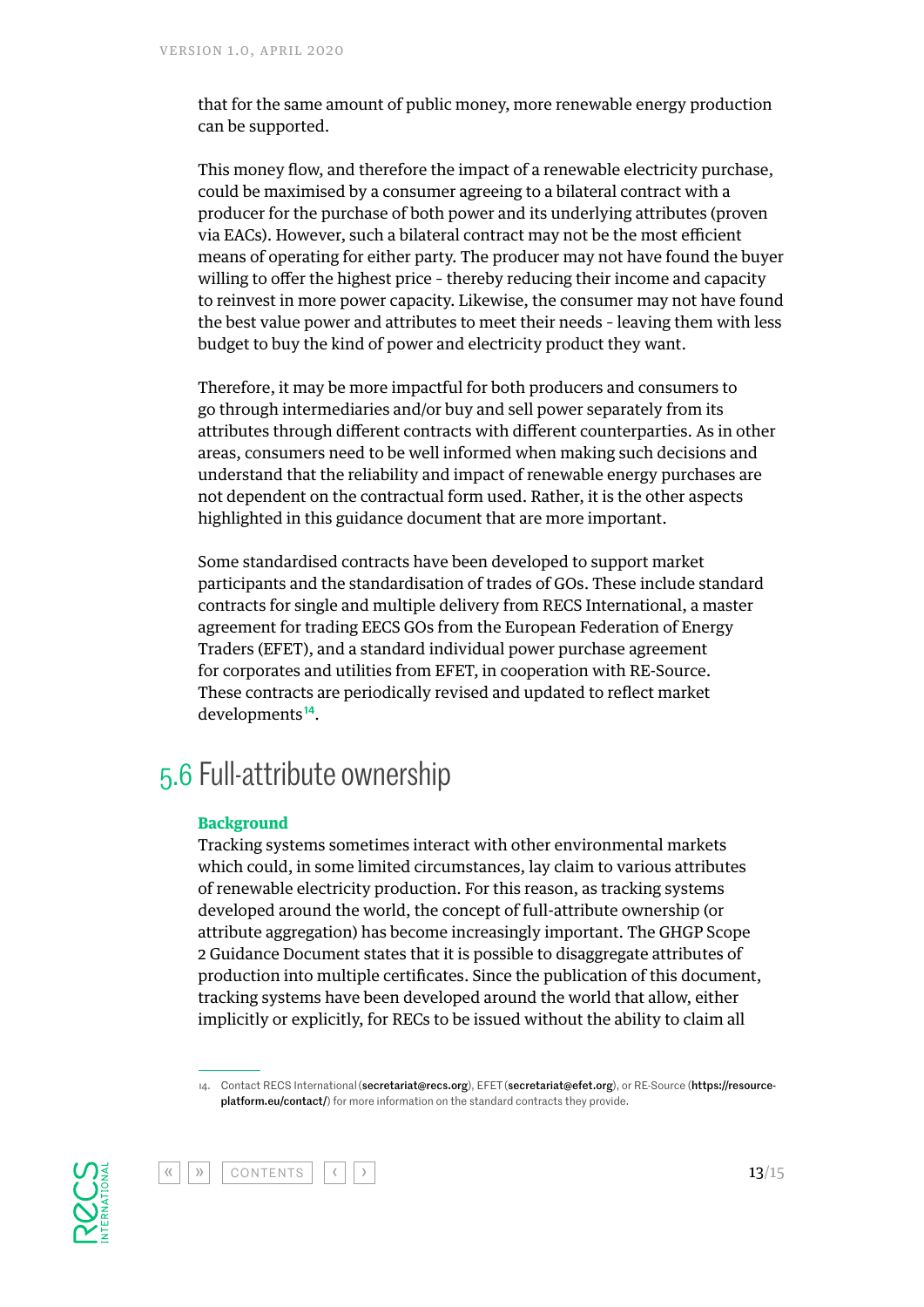<span id="page-13-0"></span>of the attributes of the electricity production. In some locations, this means that a tracking system could allow for REC issuance in combination with a carbon offset or avoided emission statement for the same MWh. This can create confusion for end-users and could reduce confidence in the reliability of attribute tracking systems.

#### **Guidance**

This guidance considers full-attribute aggregation to be good practice. Any given energy attribute certificate should contain all the social, environmental and energy attributes related to a specific unit of electricity production. This includes all the associated carbon emissions, including any avoided emission claims. The tracking system itself should provide the necessary information *(see Quality criteria for tracking systems)* for end-users to be able to make purchases that meet these criteria.

### 5.7 Quality criteria for tracking systems

#### **Background**

The GHGP Scope 2 Guidance Document has clear requirements for determining if a specific attribute tracking system can be relied upon to verify the issuance, transfer, and use of energy attribute certificates that underpin the purchase of any unit of renewable electricity. These "quality criteria" are a list of requirements to which an attribute tracking system must adhere. GHGP Scope 2 Guidance Document states: "this guidance identifies a set of minimum criteria that relate to the integrity of the contractual instruments as reliable conveyers of GHG emissions rate information and claims, as well as the prevention of double counting". When the document was published (February 2015) this reflected most of the developed systems at that time, including the US REC system, the European GO system and the International REC Standard (I-REC Standard). However, since the publication of the GHGP Scope 2 Guidance Document, there have been developments where national attribute tracking systems have been implemented which may not allow for reliable and/or robust renewables claims. This has brought with it questions as to the applicability of these developing national systems and their ability to deliver reliable and robust claims.

#### **Guidance**

This guidance has defined systems in which it is possible to make a robust claim. Stakeholders, consumers and market players should seek to use the recognised standards for attribute tracking and support the national authorities to develop robust local systems where they are not already in place.